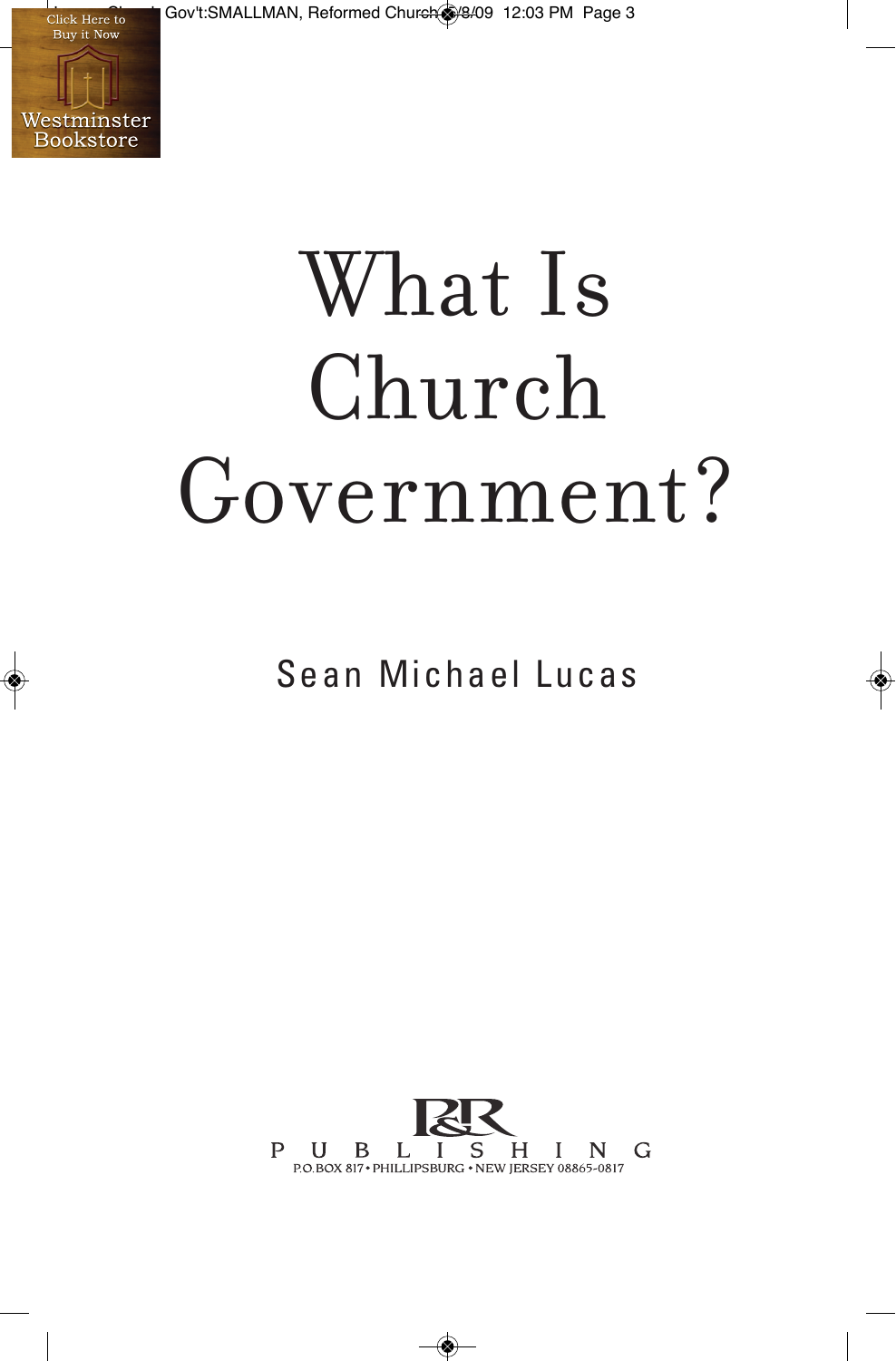© 2009 by Sean Michael Lucas

Dedicated to my friend and colleague, David B. Calhoun, professor emeritus of church history at Covenant Theological Seminary, who loves the church of Jesus Christ in its Presbyterian expression throughout the world.

All rights reserved. No part of this book may be reproduced, stored in a retrieval system, or transmitted in any form or by any means—electronic, mechanical, photocopy, recording, or otherwise—except for brief quotations for the purpose of review or comment, without the prior permission of the publisher, P&R Publishing Company, P.O. Box 817, Phillipsburg, New Jersey 08865-0817.

Unless otherwise indicated, Scripture quotations are from The Holy Bible, English Standard Version, copyright © 2001 by Crossway Bibles, a division of Good News Publishers. Used by permission. All rights reserved.

*Page design by Tobias Design*

Printed in the United States of America

## **Library of Congress Cataloging-in-Publication Data**

Lucas, Sean Michael, 1970– What is church government? / Sean Michael Lucas. p. cm. — (Basics of the faith) Includes bibliographical references. ISBN 978-1-59638-150-6 (pbk.) 1. Presbyterianism. 2. Church polity. I. Title. BX9175.3.L83 2009 262'.05—dc22

2009015322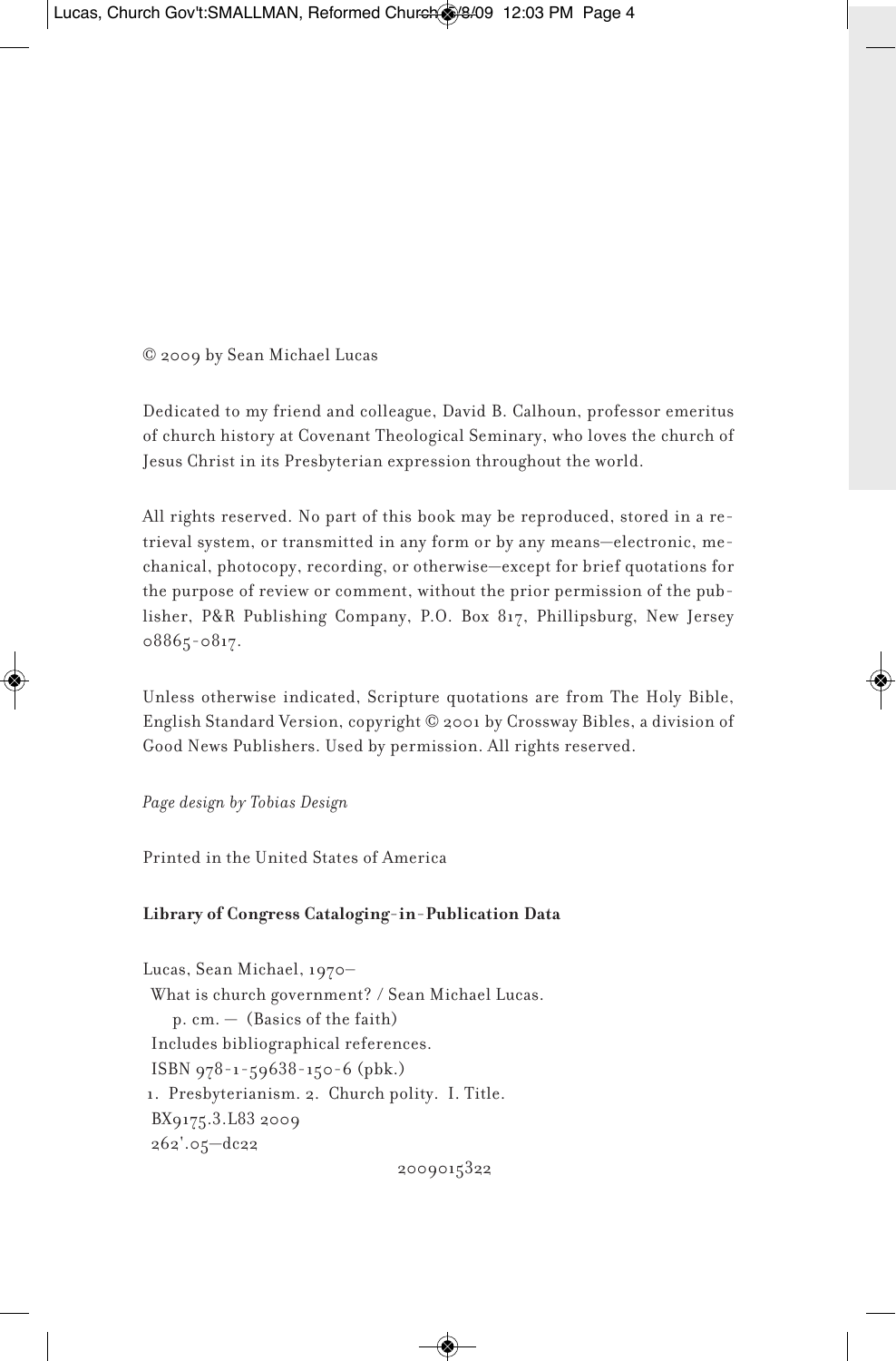When my youngest son was two years old, we played what we called the "name game." I would ask him, "Are you a sheepdog?" "No," he replied. "So, are you a whippoorwill?" I questioned him further. "No, Daddy," he said with a giggle. "Are you a bass fish?" I asked again with a smile. "No!" he shouted with relish. "Then who are you?" I finished. He laughed, "I'm Ben Lucas!" Even my two-year-old knew that his name conveys an identity that places him in the world.

Yet many people within and outside our Presbyterian churches fail to reckon fully with the identity the *Presbyterian* name conveys. There are beliefs, practices, and stories that shape us as Presbyterians—experiences that convey a particular approach or identity through which we encounter the world.<sup>1</sup> Typically we associate beliefs concerning God's sovereignty, human depravity, and Christ's particular redemption with what it means to be Presbyterian. However, those beliefs were not the main reasons our forebears were Presbyterian. Rather, Presbyterianism had its roots in a conversation about the nature and governance of the church.

The word *Presbyterian* comes from the New Testament Greek word *presbyteros*, usually translated "elder" (see Acts 11:30; 14:23; 1 Tim.  $5:17,19$ ; Titus 1:5; 1 Peter  $5:1, 5$ ). Focusing on the New Testament usage of the word *elder* has led many to argue that the original form of church government in the apostolic church was Presbyterian—that is, oversight of local churches by elders who provided spiritual direction and discipline. However, simply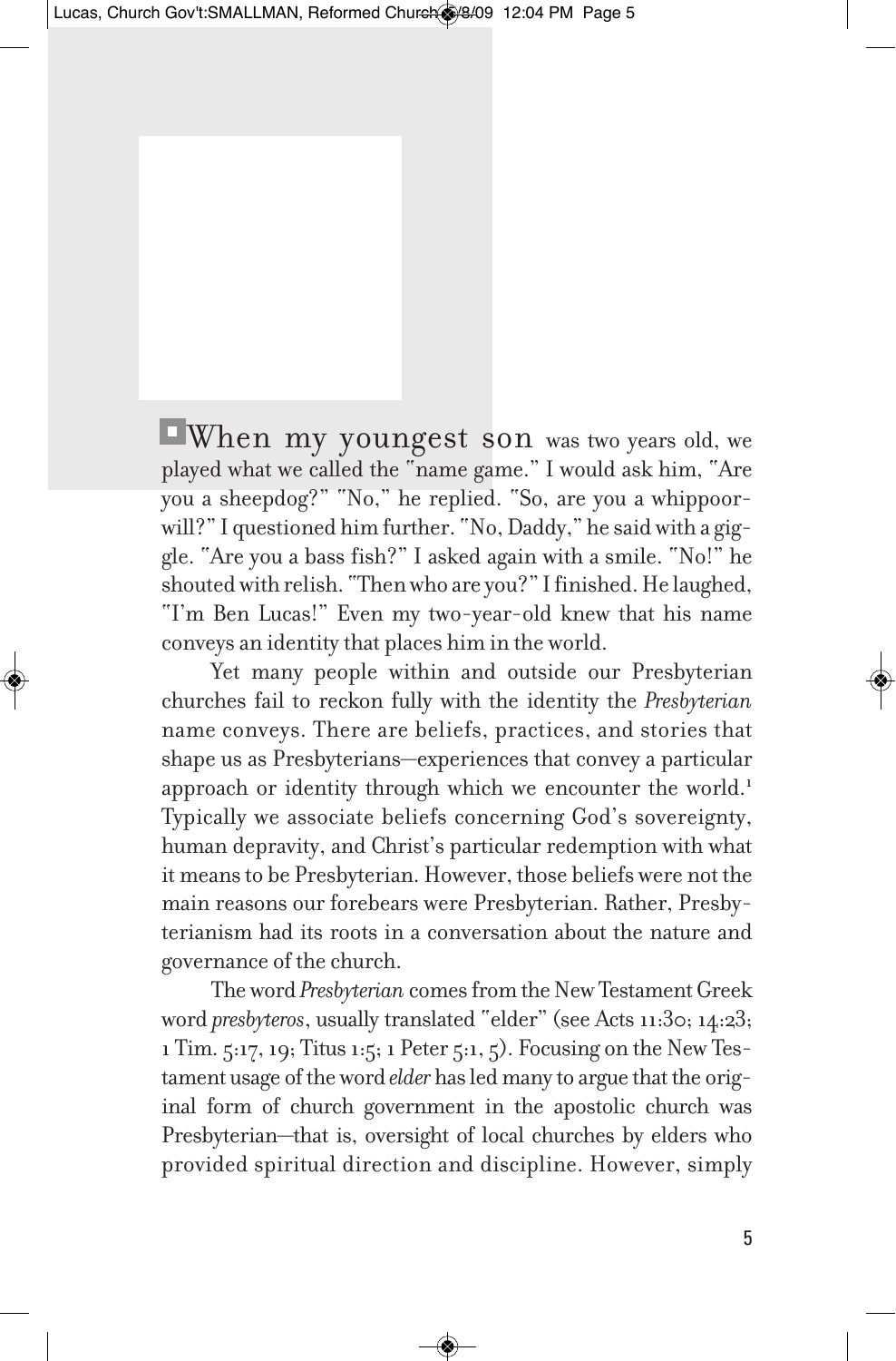## **E** Church Government

pointing out the word's usage does not fully establish the case for Presbyterian church government. In fact, I suggest that the Presbyterian understanding of church government relies on as full a range of biblical and theological resources as does our understanding of the doctrines of salvation.

My hope is that this brief examination of Presbyterian church government will encourage us to commit ourselves anew to the challenge that the nineteenth-century American theologian James Henley Thornwell laid down so long ago: "We shall, therefore, endeavor to do what has never yet been adequately done—bring out the energies of our Presbyterian system of government."2 This is all the more important because our biblical, Presbyterian understanding of church government is ultimately necessary for the preservation of those gracious doctrinesthat we know asthe "Reformed faith." It is also necessary because this biblical teaching of what the church is and how it is to function in the world can help to meet the deep needs of our postmodern generation.

## CHRIST RULES AS THE CHURCH'S KING

In Scotland our Presbyterian forebears had a motto that summarized their understanding of the nature of the church and its relationship to the state: "for Christ's crown and covenant." The "covenant" part of that motto had to do with a national covenant signed by Scots Presbyterians who desired a unified church with England. The "crown" part of the motto expressed a profound truth on which Presbyterianism rests: Christ Jesus himself is King overhis church.Hehas "crownrights"—hisistheultimate authority asthe head and ruler over his people.No one person—whether popeorpastororpresident—canusurptheplaceofKing Jesusover his church.

I have a pastor friend who tells a story of how we can unwittingly lose sight of this truth. At a vacation bible school the teacher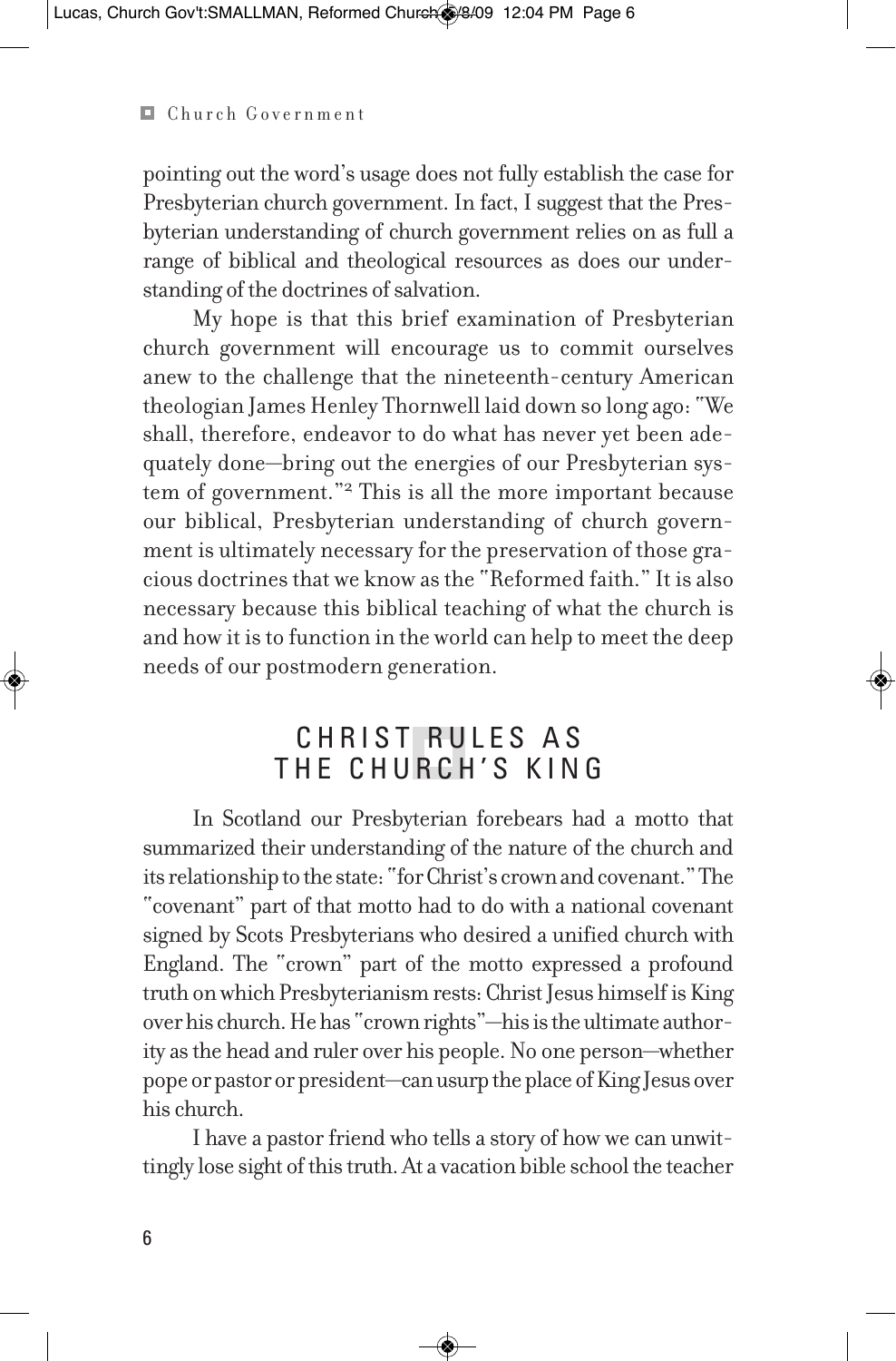## Christ Rules as the Church's King

was leading small children in making crowns. My friend's two daughters were in this VBS class, and they dutifully made the crowns.Afterward the teacher beganherlesson. "Class,what kind of person wears a crown?" The class responded, "A king! A queen!" The teacher went on, "And class, who is the King over the church?" One of my friend's daughters shouted out, "Well, my daddy is the king of the church!"

We often mistakenly believe that pastors or elders are kings of the church, the true rulers of the church. But Presbyterians have insisted on this great truth: Jesus Christ is the sole King over his church. He wears the crown, and no one else does. Historically, this confession has meant that Presbyterians have disagreed with Roman Catholics concerning the role of the pope. We've confessed that "there is no other head of the Church but the Lord Jesus Christ. Nor can the Pope of Rome, in any sense, be head thereof"  $(WCF_{25:6})$ <sup>3</sup>

Because Jesus is King, he has all authority over his people, the church. As the Resurrected One in Matthew 28:18 he declared, "All authority in heaven and on earth has been given to me."He isthe onewhohasallauthority,allpower;heisLordoverallandisseated at God's right hand (Acts 2:33; Phil. 2:7–9). The apostle Paul tells us that Jesus is head over the church, the source and ground of all authority for Christ's own body (Eph.1:22; 4:15; Col.1:18; 2:10).

Jesusis now executing hisrole as King by "calling out of the world a people to himself, and giving them officers, laws, and censures, by which he visibly governs them"  $(LC 45)$ . Jesus himself governs and rules over his people today. The nineteenth-century Scots Presbyterian theologian James Bannerman put it this way:

Within the province of the Church, the Lord Jesus Christ is the only Teacher, Lawgiver, and Judge. If doctrine is taught, it is taught because he has revealed; if ordinances are administered, they are administered in his name, and because they are his; if government is established and exercised, it is through his appointment and authority; if